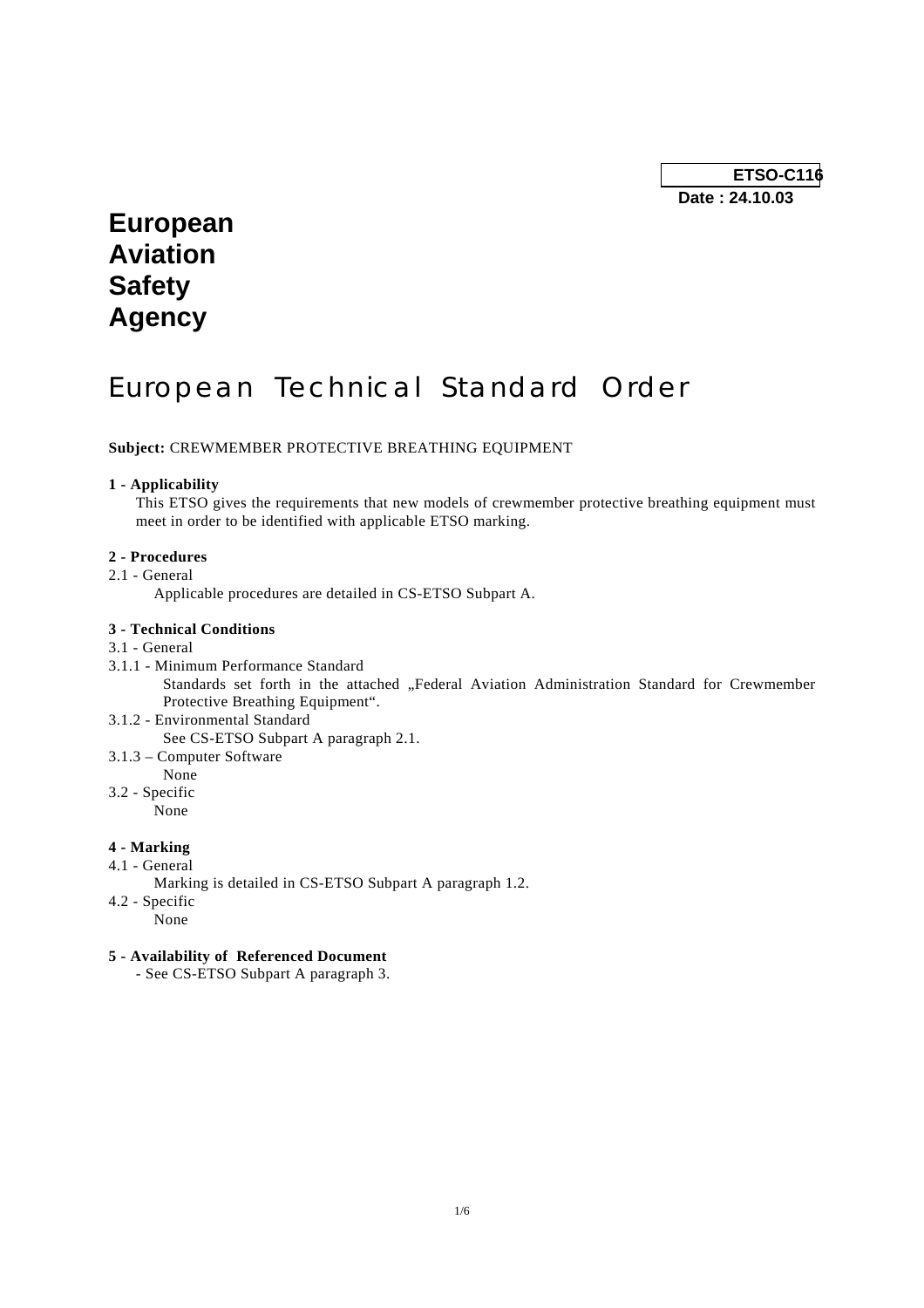## APPENDIX 1. FEDERAL AVIATION ADMINISTRATION STANDARD PROTECTIVE BREATHING EQUIPMENT DATED

1.0 Purpose. This appendix provides minimum standards for crewmembers protective breathing equipment.

2.0 Scope. These standards apply to protective breathing equipment that provides any crewmember with the ability to locate and combat a fire within the airplane cabin or any other accessible compartment at normal cabin altitudes (up to 8000 feet equivalent).

## 3.0 Minimum Performance Standards.

 3.1 The PBE unit must contain a supply of breathable gas (allows the use of any breathable gas instead of requiring only oxygen and does allow the use of a chemical oxygen generator).

 3.2 The unit shall adequately protect any adult, within the 5th percentile female (neck size circumference 11.1 inches) and 95th percentile male (neck size circumference 16.4 inches) body dimensions (including spectacle users). Any recommendations addressing long hair and/or beards shall be included in the instructions furnished with the manufactured units.

 3.3 The unit shall have a means for any crewmember to determine the serviceability of the unit in its stowed condition.

 3.4 Failure of the unit to operate or to cease operation shall be readily apparent to the user.

3.5 The supply of breathable gas shall meet the applicable SAE gas standard for purity.

 3.6 The unit shall not result in a hazard when stored, in use, or during an inadvertent operation.

 3.7 The stowed unit shall not be adversely affected by environmental extremes. The applicable sections of RTCA DO-160C shall be used to demonstrate unit compliance.

 3.8 The unit shall have a stated reliability with an appropriate confidence level to establish any shelf life, operational limit and/or maintenance interval.

 3.9 The unit shall wear comfortably in use leaving both hands free. It shall not be displaced during the normal tasks of locating and combating a fire (i.e., crawling, kneeling, running actions, etc.).

 3.10 The unit shall provide adequate vision capability for its intended use, including the consideration of fogging and/or condensation.

 3.11 The unit must allow intelligible two-way communication, including the use of airplane interphone and megaphone. The user must be able to communicate with a user or nonuser at a distance of at least four meters. A background noise of 65db and a user communication sound level of 85db or equivalent method is recommended.

3.12 The unit shall be capable of being easily donned and activated, after gaining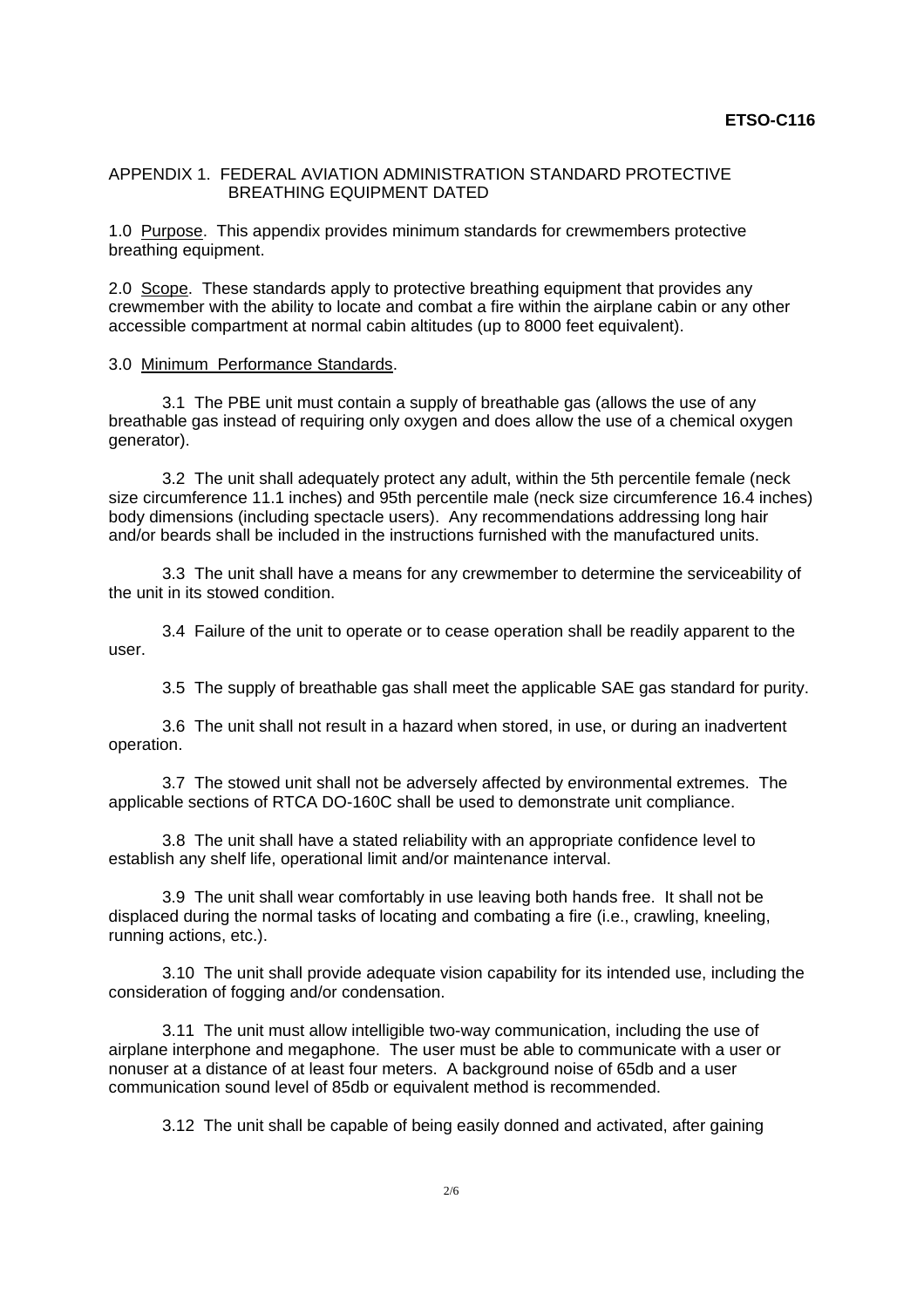access to the stowed unit within 15 seconds. It must be easy to doff.

4.0 Performance Requirements. The following shall apply to the approval of any crewmember PBE design to be identified and manufactured to this TSO:

 4.1 The unit shall provide the required protection for the following work load profile, at an ambient temperature of 21°C for adults within the 5th percentile female (107 lbs) and 95th percentile male (220 lbs) body weight, at sea level and 8000 feet altitude:

> 0 to 05 minutes at 0.33 watts per lb. body weight. 5 to 07 minutes at 0.66 watts per lb. body weight. 7 to 12 minutes at 0.50 watts per lb. body weight. 12 to 14 minutes at 0.66 watts per lb. body weight. 14 to 15 minutes at 0.33 watts per lb. body weight.

NOTE: This test is to be performed in sequence.

4.2 The mean inspiratory values shall be within the following limits:

 4.2.1 The carbon dioxide concentration level at mouth/nose shall not exceed 4 percent at sea level. The concentration may increase to 5 percent at sea level for a period not to exceed 2 minutes.

 4.2.2 The carbon monoxide level shall not exceed 50 ppm, time weighted average.

4.2.3 The chloride level shall not exceed 1 ppm, time weighted average.

 4.3 Upon donning, the unit shall be self purging by a sufficient supply of breathable gas to ensure one complete dead volume displacement within 20 seconds of initial operation.

 4.4 The unit shall protect the user against toxic fumes and smoke. The eyes, nose, and mouth must be protected to 0.05 mean contaminant protection factor during the work profile stated as item 1 of this paragraph. Aerospace Standards (AS) 8031 and 8047 (Class 1) may be used as references, as applicable. AS 8031, states that the test contaminant must be npentane or similar gas having a molecular weight less than 100. The use of sulphur hexafluoride ( $SF<sub>6</sub>$ ) is an acceptable alternative. The use of aerosols such as sodium chloride (NaC1) or corn oil are not considered acceptable as an alternative for a challenge gas. Component sensitivity to particle size and the potential to precipitate on the unit surface are considerations that make aerosols unacceptable to measure a contaminant protection factor.

 4.5 The internal temperature of the unit shall not exceed 40° wet bulb at an ambient temperature of 21°C.

 4.6 The internal temperature of the unit shall not exceed 50°C wet bulb. for a 2 minute exposure, at an ambient temperature of 100°C.

4.7 Breathing inspiration/expiration resistance shall not exceed  $\pm$  3 1/2 inches of water from sea level to 8000 feet altitude, as measured at the mouth.

4.8 The unit shall operate at a mean positive pressure and shall incorporate relief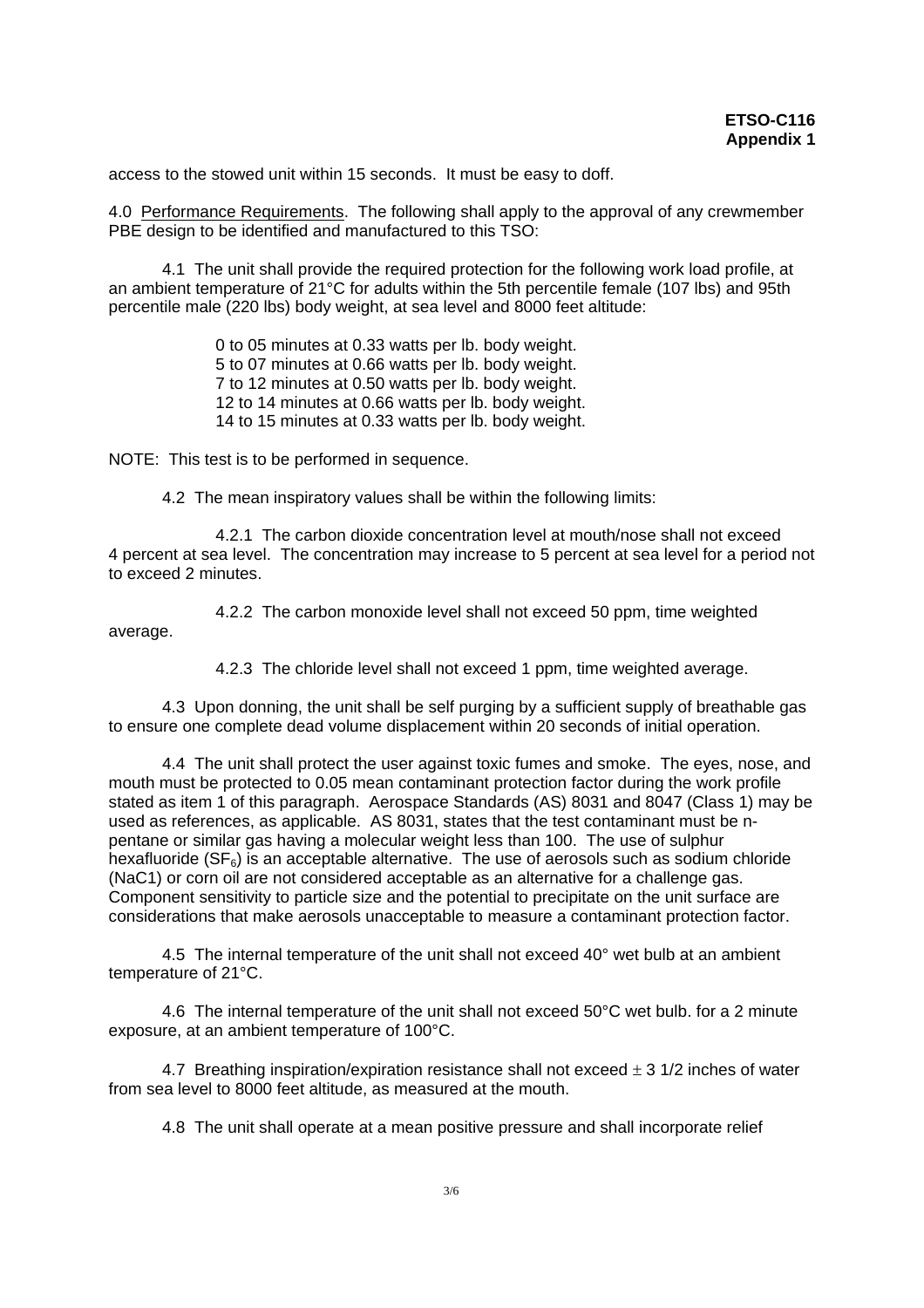valve(s) to prevent overpressure of the unit.

 4.9 The unit shall be designed for peak breathing flows of 250 liters per minutes (LPM) and shall be capable of 80 liter-minute volume for a 30 second period at any time throughout its operation.

## NOTE:

The test protocol to establish the combined performance requirement of the work load profile and contaminant levels shall be based upon the testing of 24 persons representative of the stated population range.

5.0 Construction Requirements. The following shall apply to the approval of any subject PBE design to be identified and manufactured to this TSO:

 5.1 The unit and any stowage container/case shall be constructed of materials that are flame resistant that satisfy the requirements of FAR Section 25.853 and tested in accordance with Appendix F Part I (a) through (d) Vertical Test.

 5.2 Any exposed portions of the unit and stowage case shall withstand and remain functional when exposed to a radiant heat flux of 1.0  $BTU/ft^2$  per second for 60 seconds. The unit shall also protect the head and neck of the user from dripping 200°C plastic materials and withstand a 1000°C flame for 5 seconds without material penetration while operational.

## NOTE:

(1) The 1.0 BTU/ft<sup>2</sup> per second for 60 seconds criteria. A radiant heat source of sufficient size to expose the stowage case containing a PBE unit and any exposed portions of the unit in a manner to obtain the stated heat flux at the case surfaces, in a typical as installed arrangement, will be acceptable.

(2) Protection from dripping 200°C plastic material may be accomplished by a number of methods. One method is to ignite a polypropylene rod and allow the drops to impinge on the various external materials, seams, transparency, etc. The drop height should be adjusted so that the drop contact temperature is at least 200°C.

(3) The 5 second 1000°C test. This test is meant to protect a crewmember wearing the PBE from an unexpected flame lick. The two main concerns are failure of the unit that would injure the wearer and any leakage of the breathable atmosphere that could produce an explosion or hazard. The test rig shall expose the unit, while operating, to a 1000°C flame envelope. One company has used German Teklu burners with a flow rate of about 21 liters per minute. The flow rate and distance of the burner to the surface of the PBE unit being tested will need to be adjusted to obtain the required temperature. In most cases the flame plume developed will not expose the complete unit. A segment may be passed through the flame plume to obtain the 5 seconds exposure period and then rotated to the next segment and passed through the flame plume, etc., until the complete unit has been tested. A visual (i.e., videotape) record to this test might be useful documentation, in addition to the measured parameters.

 5.3 The size of the PBE unit when donned shall allow the wearer to pass through any access appropriate to the airplane type for which approval is requested, to investigate and/or combat an inflight fire. As a generic standard, the wearer must be able to pass through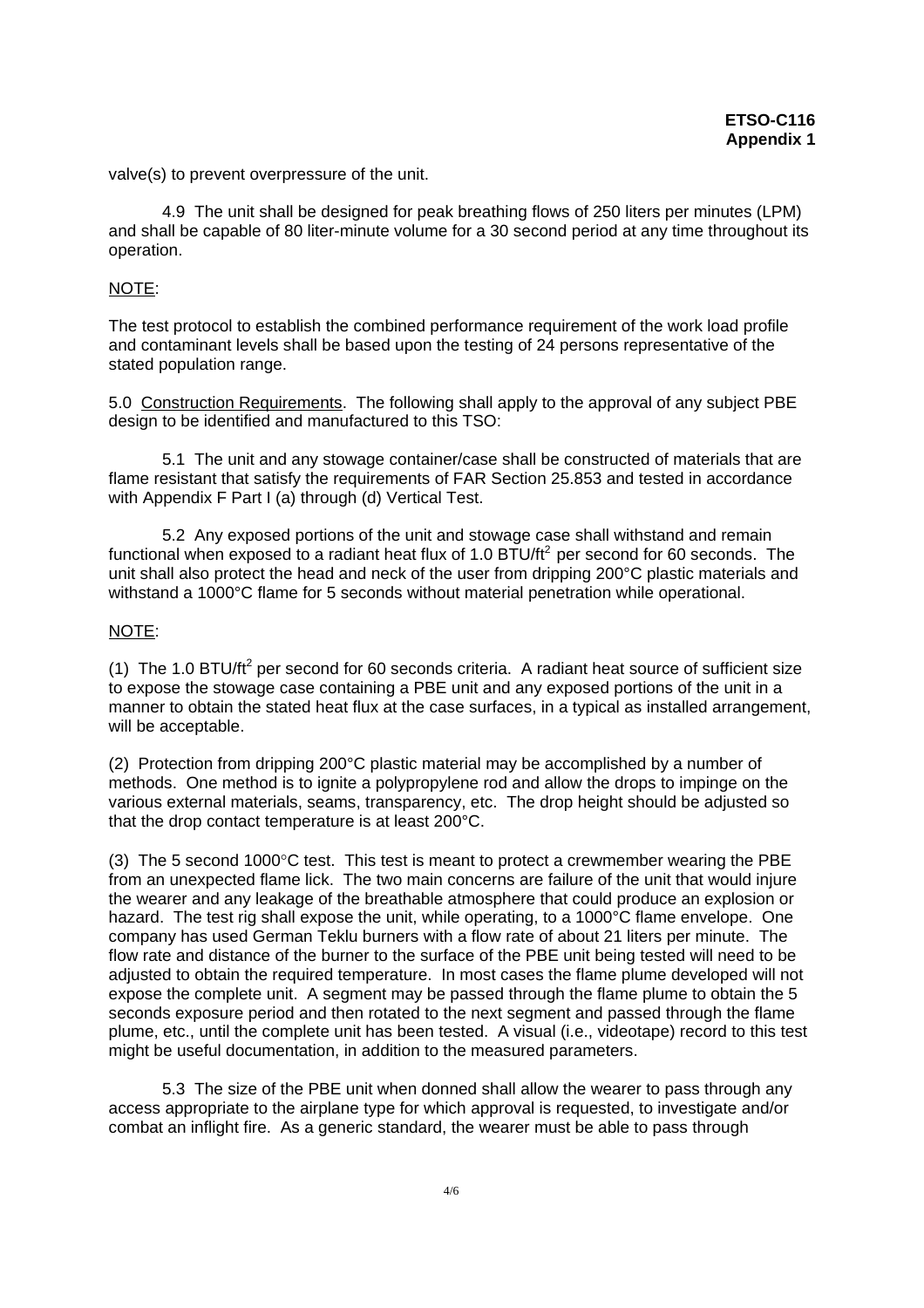460X460 mm<sup>2</sup> opening.

 5.4 The material and fabrication of the unit shall cause the unit to be puncture/tear resistant. See ASTM references for suggested methods.

6.0 References. The following may be helpful in developing a PBE design and/or obtaining FAA approval of the basic design, they are not of themselves FAA requirements and may differ from the TSO requirements, which take precedence:

| SAE AS 8047 (Class 1) | Performance Standard for Cabin Crew Portable Protective<br>Breathing Equipment for Use During Aircraft Emergencies.           |
|-----------------------|-------------------------------------------------------------------------------------------------------------------------------|
| <b>SAE AS 8031</b>    | Personal Protective Devices for Toxic and Irritating Atmospheres.<br>Air Transport Crew Member.                               |
| <b>SAE AS 8010</b>    | Aviators Breathing Oxygen Purity Standard.                                                                                    |
| FAA-AM-78-41          | A Study of Workload and Oxygen Consumption for Airline Cabin<br>Crew Member During a Simulated Inflight Smoke/Fire Emergency. |
| <b>ASTM D1149</b>     | Accelerate Ozone Cracking of Vulcanized Rubber.                                                                               |
| ASTM D624             | Rubber Property-Tear Resistance.                                                                                              |
| ASTM D750             | Rubber Deterioration.                                                                                                         |
| ASTM D228             | Abrasion Resistance.                                                                                                          |
| <b>ASTM D1922-67</b>  | Standard Test Method for Propagation Tear Resistance of Plastic<br>Film and Thin Sheeting by Pendulum Method.                 |
| <b>ASTM D1004-86</b>  | Standard Test Method for Initial Tear Resistance of Plastic Film<br>and Sheeting.                                             |
| <b>ASTM D2582-67</b>  | Standard Test Method for Puncture-Propagation Tear Resistance<br>of Plastic Film and Thin Sheeting                            |